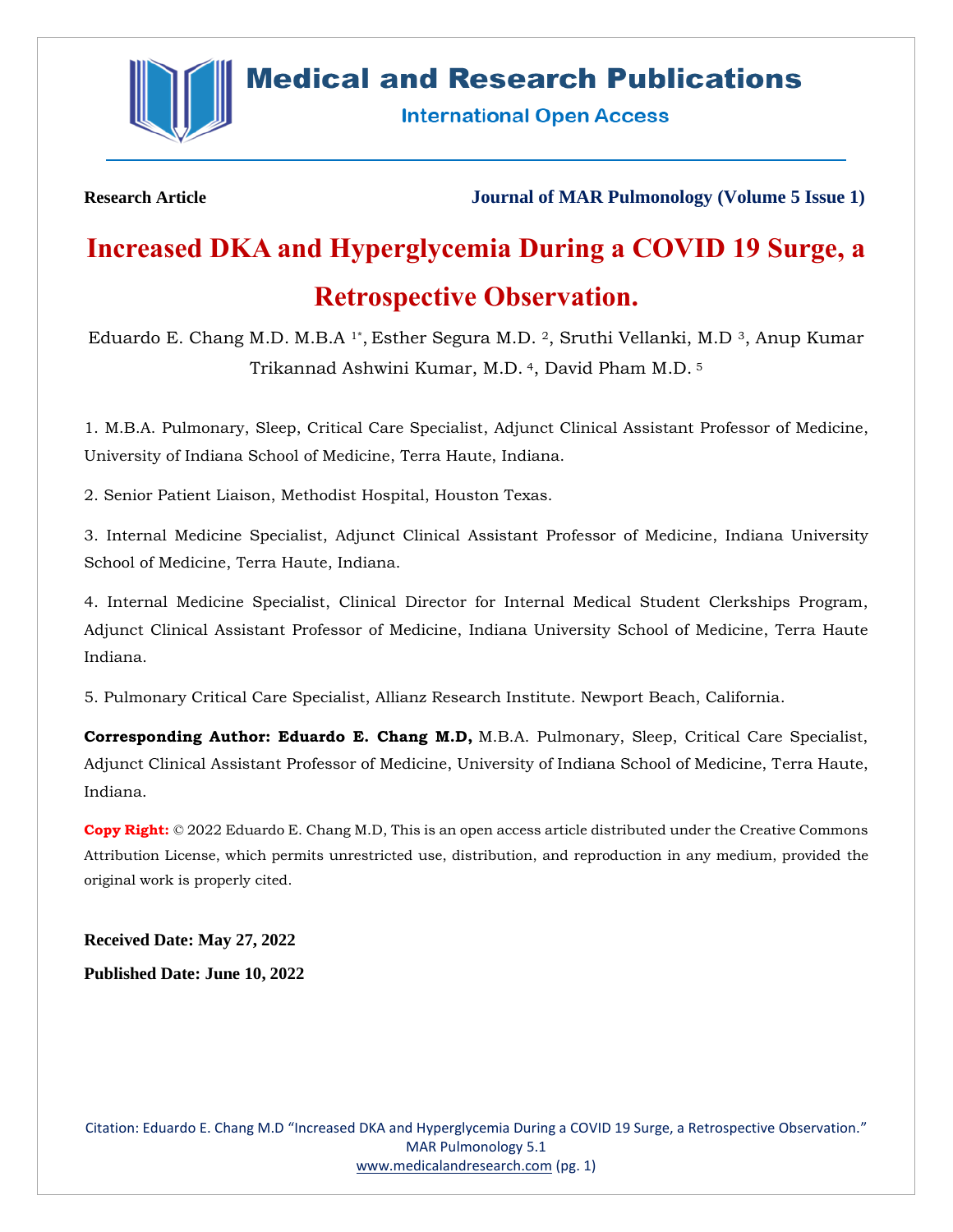*Patient: Multiple, Retrospective Review of cases over a period of 1 month in the Middle of a COVID 19 Surge.*

*Final Diagnoses: DKA, COVID-19, Diabetes, Hypoxic Respiratory Failure*

*MeSH Keywords: DKA, COVID-19, Diabetes, Hypoxic Respiratory Failure, Glycemic Control, Hyperosmolar Hyperglycemia State*

*Objective: Unusual clinical course*

#### *Abstract*

*During the middle of a COVID-19 surge a retrospective review of cases in a COVID ICU was performed over a one month of surge. All patients had COVID-19 confirmed by PCR testing and had a degree of respiratory insufficiency ranging from hypoxemia corrected with a minimum of 2 liters of oxygen by nasal cannula up to 100 percent oxygen with mechanical ventilation. They all had lung protective strategies and mechanical proning. We saw an average of 20 percent of our patient population having active DKA and a significant increase in hyperglycemia in the rest of the patients. These findings are consistent with similar observations seen in multiple ICUs in America and the world. Increased morbidity and mortality have been reported in these patients, indicating prompt attention in correcting fluid status, insulin supplementation and electrolyte imbalances as a priority by the intensive care team. Furthermore, all COVID patients receiving steroids as part of the anti-inflammatory therapy should be monitored for abnormal or worsening blood sugars.* 

#### **Background**

Diabetes has been associated as a major risk factor in developing complications with severe SARS-CoV-2 infection. Most of these patients have DM type 2. Over the past year there has been an increase in type 2 diabetics presenting with diabetic ketoacidosis (DKA). Several adult patients with Diabetes Mellitus have presented with COVID related DKA

DKA is the most common hyperglycemic emergency in the ICU seen in the middle of the surge with Omicron, Delta and with previous COVID strain surges in America. We have seen an increase in diabetic patients presenting concomitant infection with SARS-CoV-2. The US has surpassed 990,000 fatalities, with over 80 million cases in America.

Citation: Eduardo E. Chang M.D "Increased DKA and Hyperglycemia During a COVID 19 Surge, a Retrospective Observation." MAR Pulmonology 5.1 [www.medicalandresearch.com](http://www.medicalandresearch.com/) (pg. 2)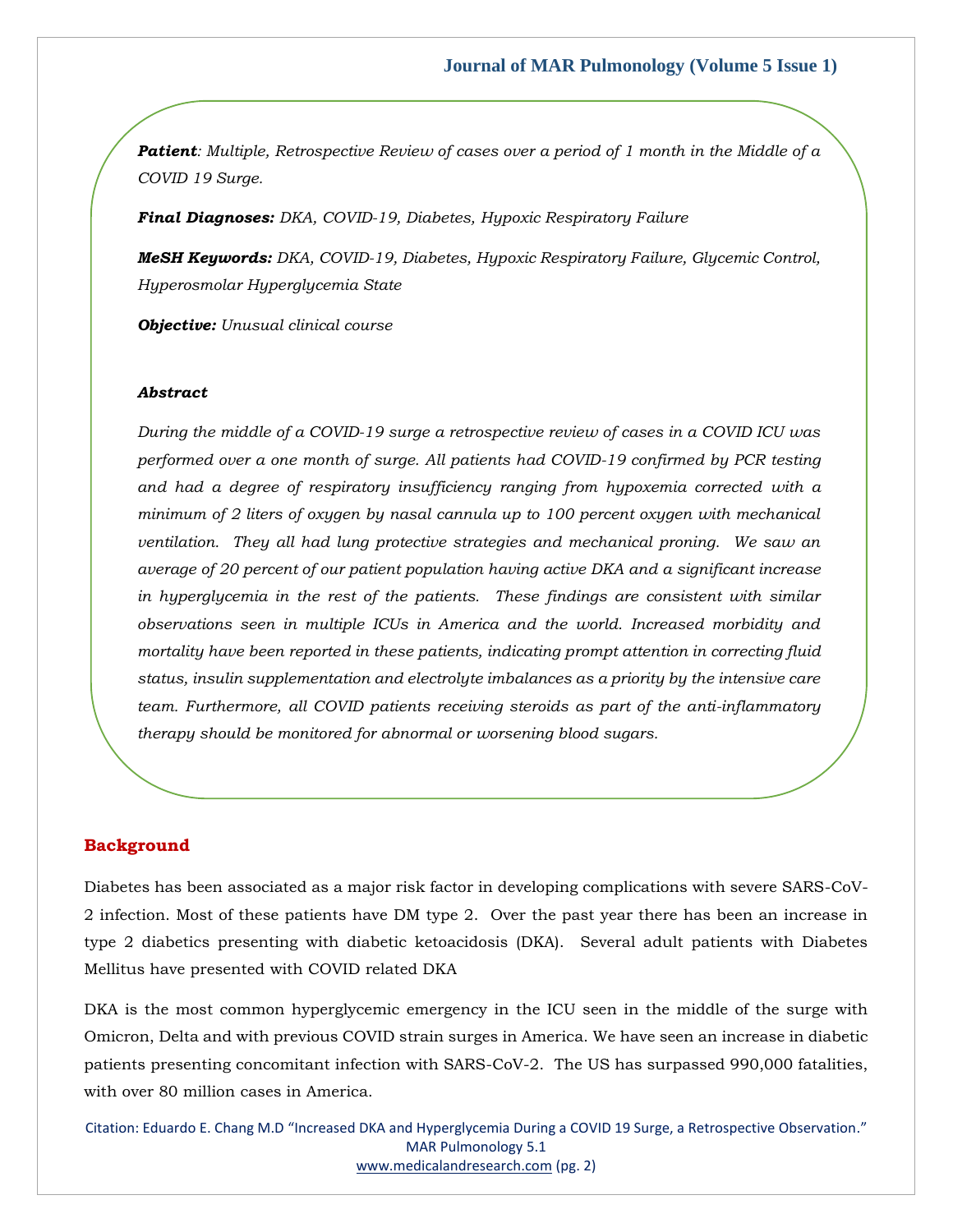#### **Journal of MAR Pulmonology (Volume 5 Issue 1)**

There has been an increase in numbers of type 1 and 2 diabetic patients with COVID-19. These patients have an increased rate of morality compared to non-COVID-19 patients. Traditional viral infections have increased the likelihood of the destruction of β-cells in people with underlying genetic risk for diabetes. The unregulated immune response as the virus attaches to the ACE 2 receptors can also cause direct destruction of the pancreatic βeta cells. SARS-CoV-2 can cause direct destruction of β-cell in the pancreas causing hyperglycemia as further damage of endogenous insulin is exacerbated by direct viral infection. This can fuel a more robust proinflammatory cytokine response, increase in C reactive protein and pro inflammatory cytokines IL-6 that have been associated with an increased mortality.

Prior to the pandemic, the most common risk factors for admitting DKA patients to the ICUs had been low socioeconomic status, younger age, female patients, and elevated hemoglobin A1C. It is possible that social isolation itself, self-quarantine and poor access to care or medication can also be contributing factors to increases in DKA during the pandemic. Prior to COVID, America already had an epidemic of obesity with over 40 percent of its citizens being obese and more than 10 percent of the citizens, over 34 million being diabetic. As Delta, Omicron and other strains propagated and exerted direct damage to the pancreatic cells causing further decreased insulin production and promoting inflammation. DKA patients have a higher risk and mortality in our hospitals, and ICUs. The large body habitus, large frame and increased BMI have worse outcomes and can succumb to multiorgan dysfunction.

#### **Methods**

A retrospective review of cases during one month in the middle of the pandemic was performed. We had full capacity of 25 ICU beds. At any one point we had over 20 patients with a blood sugar > 275 mg /dl, average admission of 4-5 new COVID patients per day. I personally rounded on all of them. Blood Glucose level > 360. Bicarbonate level less than 19. Anion Gap > 12 on all of them pH less than 7.25 on all of them. Positive ketonemia or ketonuria. All the patients had the above-mentioned parameters. These figures represent about 20 percent of all COVID patients seen any day during the week. All patients had hypoxic respiratory failure requiring supplemental oxygen, high flow or mechanical ventilation. All patients without DKA had blood sugars of > 200.

#### **Results**

Citation: Eduardo E. Chang M.D "Increased DKA and Hyperglycemia During a COVID 19 Surge, a Retrospective Observation." MAR Pulmonology 5.1 There was a 20 percent of patient increased in DKA patients in the middle of this surge in our ICU. These patients had SARS-CoV-2. All had BMI > 30, 75 percent Caucasian and 25 percent Afro-American, 40 percent of the patients had BMI of 35 percent. All patients were hypoxic, all had ground glass opacities, all were treated with Remdesivir, steroids and antibiotics. All required oxygen supplementation from 28 percent oxygen to 100 percent on the ventilator. All of them had protracted hospitalizations, and despite the complex management of this group, they all survived, and all were in the acute hospital

[www.medicalandresearch.com](http://www.medicalandresearch.com/) (pg. 3)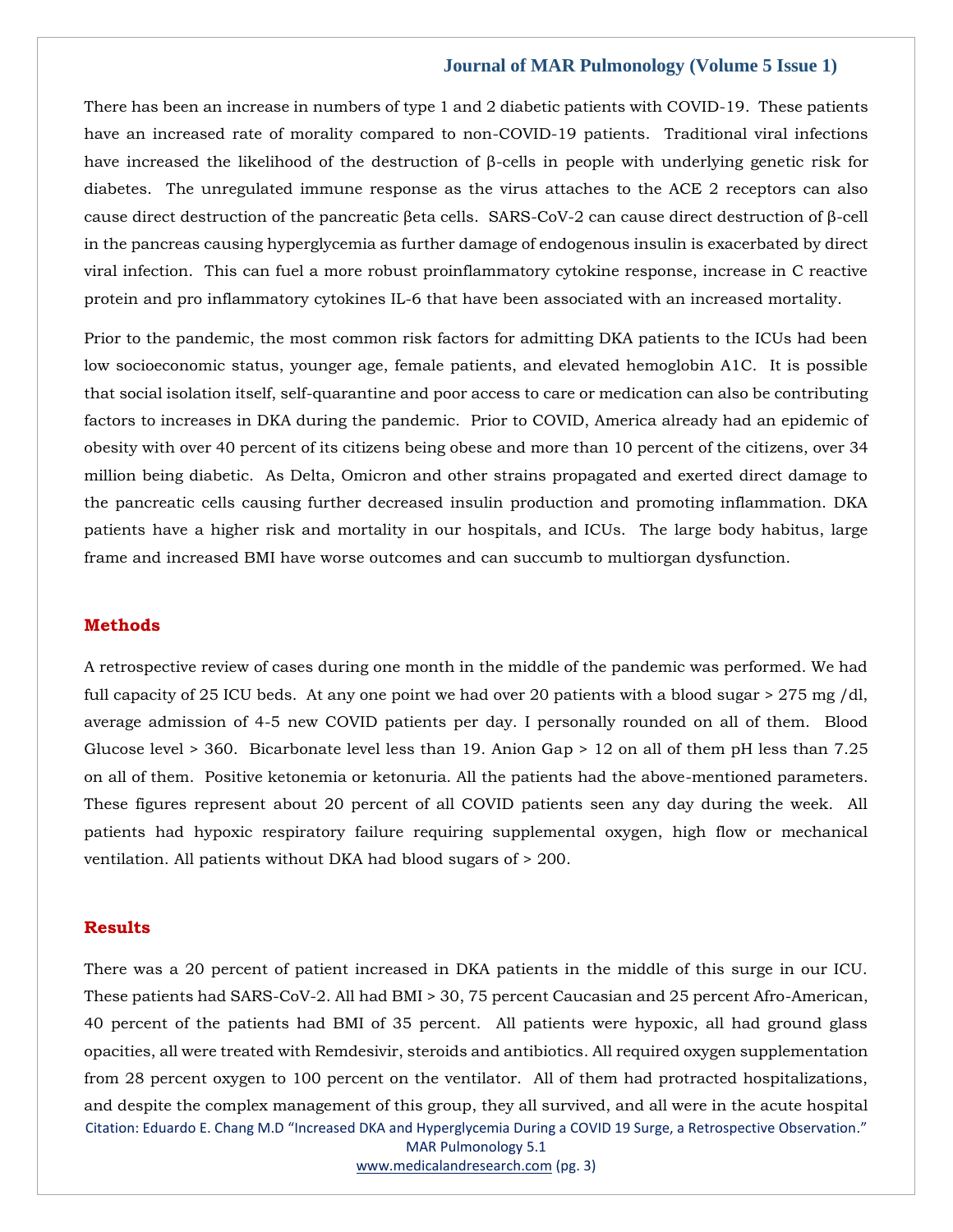## **Journal of MAR Pulmonology (Volume 5 Issue 1)**

for more than 2 weeks. The main limiting factor for discharge was their high oxygen requirements. All had abnormal HgA1c and were diabetic. Of these patients, 85 percent were not vaccinated, only three had been vaccinated. Of these, 2 had been treated with chemotherapy for lung cancer and 1 with Rituximab for systemic lupus erythematosus (SLE). The average age for this cohort was 48.15 years.

| Parameter  | Age   | <b>BMI</b> | Initial Random blood sugar | HgA1c  | <b>WBC</b> | <b>Bicarbonate</b> | AG    | Ventilator | percent of oxygen requirement | Vaccinated |
|------------|-------|------------|----------------------------|--------|------------|--------------------|-------|------------|-------------------------------|------------|
| Patient 1  | 34    | 32         | 745                        | 9.8    | 7234       | 17                 | 14    | yes        | 100%                          | no         |
| Patient 2  | 42    | 35         | 670                        | 8.1    | 8900       | 15                 | 23    | yes        | 100%                          | no         |
| Patient 3  | 38    | 42         | 543                        | 110    | 1100       | 13                 | 21    | no         | 100%                          | no         |
| Patient 4  | 56    | 37         | 500                        | 12.2   | 1300       | 11                 | 16    | no         | 90%                           | no         |
| Patient 5  | 54    | 35         | 427                        | 8.9    | 7100       | 14                 | 25    | no         | 75%                           | no         |
| Patient 6  | 54    | 37         | 678                        | 11.2   | 9230       | 13                 | 23    | yes        | 80%                           | yes        |
| Patient 7  | 45    | 45         | 876                        | 7.5    | 1100       | 19                 | 21    | yes        | 90%                           | no         |
| Patient 8  | 38    | 33         | 672                        | 9.8    | 1200       | 17                 | 17    | yes        | 80%                           | no         |
| Patient 9  | 39    | 36         | 350                        | 12.3   | 7899       | 15                 | 16    | no         | 75%                           | no         |
| Patient 10 | 59    | 36         | 467                        | 11.3   | 7200       | 13                 | 18    | no         | 100%                          | yes        |
| Patient 11 | 67    | 37         | 765                        | 9.9    | 7100       | 15                 | 24    | no         | 80%                           | yes        |
| Patient 12 | 62    | 38         | 525                        | 12.2   | 8200       | 18                 | 22    | yes        | 90%                           | no         |
| Patient 13 | 71    | 37         | 513                        | 11.1   | 8100       | 15                 | 21    | yes        | 100%                          | no         |
| Patient 14 | 45    | 33         | 780                        | 9.4    | 8200       | 13                 | 16    | yes        | 95%                           | no         |
| Patient 15 | 48    | 37         | 673                        | 9.8    | 7500       | 12                 | 22    | yes        | 90%                           | no         |
| Patient 16 | 42    | 35         | 356                        | 9.7    | 7800       | 15                 | 21    | yes        | 70%                           | no         |
| Patient 17 | 38    | 39         | 434                        | 9.8    | 8900       | 16                 | 22    | yes        | 80%                           | no         |
| Patient 18 | 38    | 38         | 534                        | 9.7    | 9200       | 17                 | 25    | yes        | 90%                           | no         |
| Patient 19 | 43    | 38         | 567                        | 9.5    | 9100       | 13                 | 22    | no         | 75%                           | no         |
| Patient 20 | 50    | 37         | 672                        | 11.1   | 8600       | 12                 | 14    | no         | 80%                           | no         |
| Average    | 48.15 | 36.9       | 587.35                     | 15.165 | 6748.15    | 14.65              | 20.15 | ves        | 87%                           | no         |

Snapshot, over a Month in an ICU during the COVID 19 Pandemic

## **Discussion**

The observation of this retrospective series reveals many diabetes patients with DKA were admitted during the middle of a surge of both Delta and Omicron strains in a COVID ICU. All these patients had increased BMI > 35 and all presented hypoxemia. They were all treated with Remdesivir, steroids, fluids, and antibiotics. All had prolonged hospital admissions of greater than 2 weeks. Eighty fiver percent (17) of these patients were not vaccinated and fifteen percent (3) had vaccines. Out of the three that had vaccines, two had underlying malignancy and one was treated with Anti-CD20, Rituximab for SLE. 75 percent were Caucasian, while 25 percent Afro-American. All had elevated random blood sugars > 350 as well as abnormal HgA1c.

This data set shows a high number of patients were not vaccinated and it suggests that malignancy or autoimmunity is also a strong comorbidity for COVID-19 patients in the ICU. All patients received fluids and standard insulin replacement to close the anion gap. They were all able to leave the ICU and continue their medical care on a COVID medical unit.

Citation: Eduardo E. Chang M.D "Increased DKA and Hyperglycemia During a COVID 19 Surge, a Retrospective Observation." MAR Pulmonology 5.1 [www.medicalandresearch.com](http://www.medicalandresearch.com/) (pg. 4)